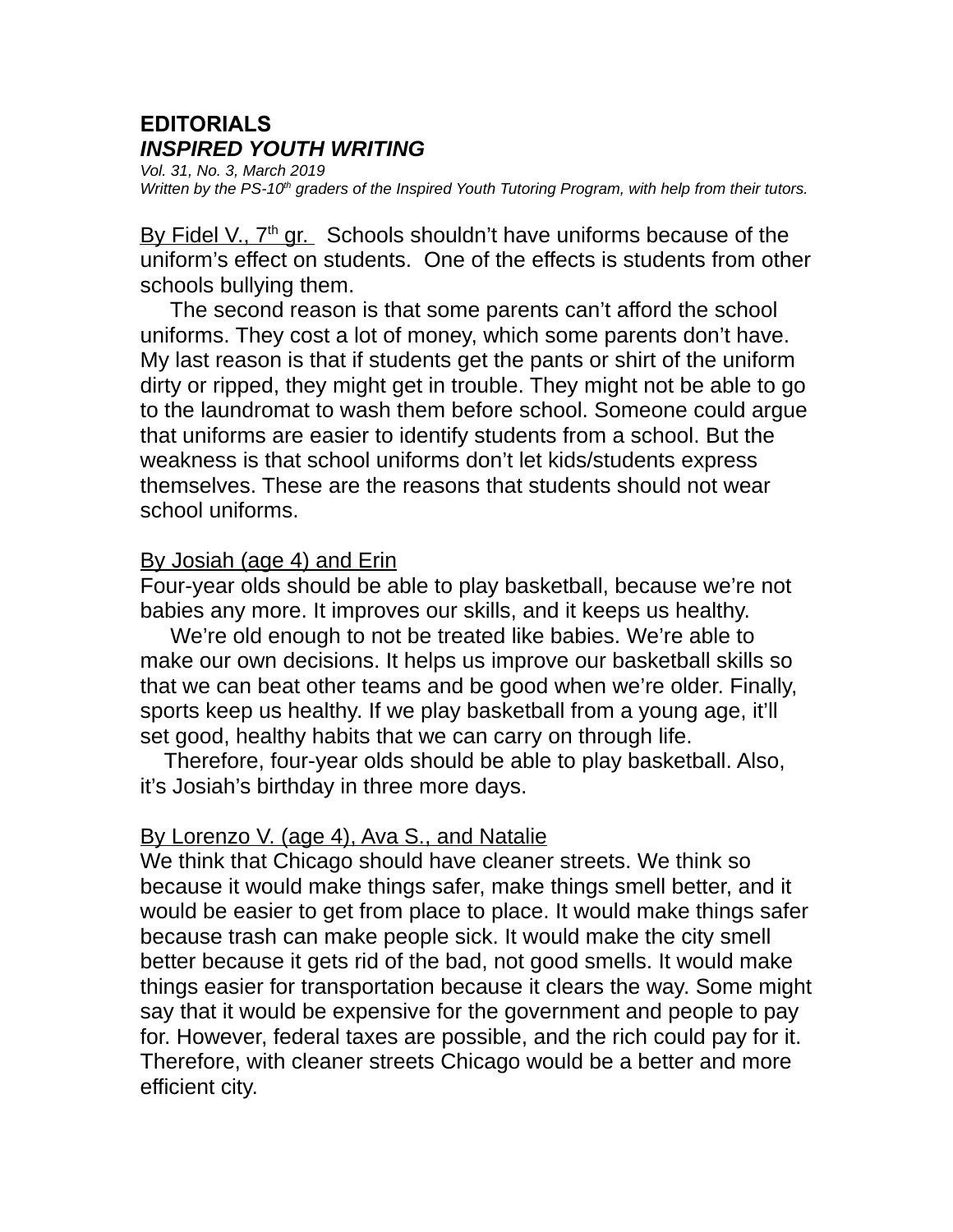# By Giselle (age 4), and her tutor Roxana J-H.

Students should have iPads in schools because we can play on them during free time, we can use them to learn new things, and they can save lots of paper. First, iPads are great to use when we're bored. We can read, play games, or watch movies on them. Secondly, we can use the internet to learn about a lot of things instead of using books. It is very fast and there are many more sources. Finally, iPads save paper because we don't need to use books and worksheets as often. We could really make the world cleaner. You could argue that iPads are unhealthy for young children, that it hurts our eyes. But here's the weakness. Children can be trained to not use iPads too much. In conclusion, iPads can keep us from getting bored, we can use them to learn new things, and they can save lots of paper.

# By Arianny L. (k), and her tutor Arya P.

We should have more recess time. We should have more recess time because it's fun, we get to spend time with friends, and we get to play. It's fun because kids have more fun at recess. It would be nice to spend time with our friends because they are nice. It's super fun to play, and it's good for you. You could argue that people should get more homework, but they could do homework at home. That's why we should have more recess!

# By Rachel F. (k) and her tutor Gia

I think…there should be more big houses in my neighborhood. This is because I want to play in larger spaces right where I live. I also want to have my own room so I can sleep by myself. If I had a big house, I would have more privacy, so I could get more alone time. You could argue that I would have to clean up more, but that's okay because it shows I had tons of fun! Therefore, big houses are better than small because I can have more fun, have my own room, and have more privacy.

# By Jessica K., 2<sup>nd</sup> gr. and her tutor

# No School Uniforms

Every day we want to wear our own clothes, but we have to wear school uniforms. We can only wear our own clothes on holidays and the  $1<sup>st</sup>$  day of school. The uniforms are also not very colorful. The only colors are blue, red, and yellow. Those are very ugly colors. They are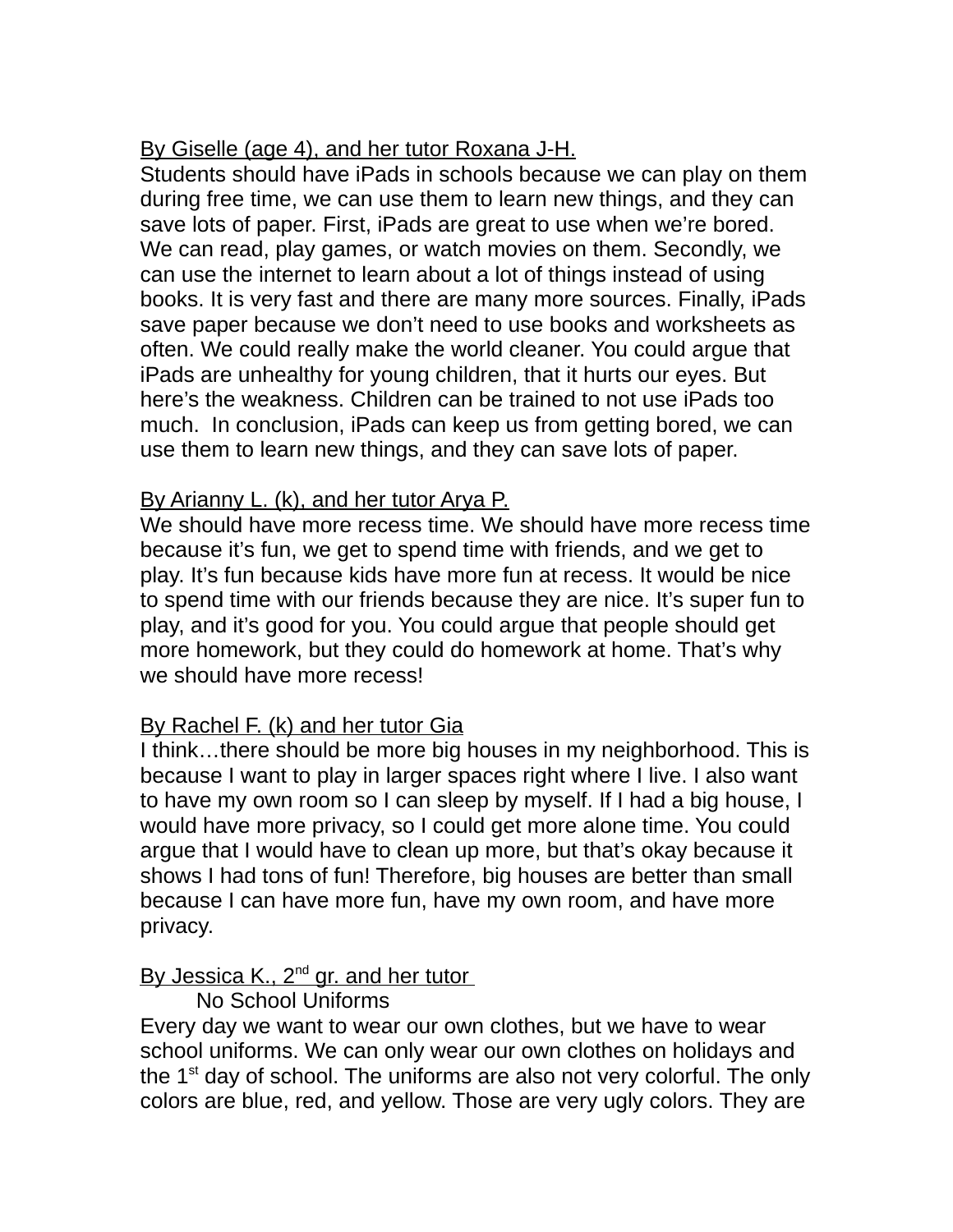also small. The pants and skirt only have size 6 and 7. Jessica is a size 8. Jessica does like the skirt, but she can only wear them in summer.

## By Ashley S., 1<sup>st</sup> gr., and her tutor Meade E.

Chicago should have a Disney World. We should have a Disney World because it would make Chicago more fun because of the roller coasters. A lot of people would go because there are a lot of things to do there. People would go there in their free time because people have a lot of free time. People could argue that there's no space, but you could put it on the lake. Because of all those reasons, Chicago should have a Disney World.

#### By Malik, 2<sup>nd</sup> gr., and his tutor

Here's what I think: There are lots of people without cars that could use them. Cars should be free. If you don't have money, a car will help you get around. Cars are an easier form of transportation. You can use a car if you miss the train. Also, it's easier to transport large amounts of things with a car. If you go to the grocery store, you can put all your things in the car. You could argue that cars shouldn't be free because then the workers won't get paid. But here's the weakness. The workers don't need all of that money. They could help people who don't have as much money. Cars should be free, to make life easier for people.

# By Baron (k) and Camille

#### More Friends in Classes

There should be more friends in our classes because it's more fun, and it's easier to work fast when you're with people you know. Someone might argue that it's good to meet new people, but some people are shy. It's easier to work with people you know and like.

#### By Jah'Lil C., 3<sup>rd</sup> gr.

Here's what I think about bullying. It's wrong. There are three reasons why. You should be nice to people. You should treat people how you want to be treated. Bullying can cause violence. If you were in their position, you would be sad. You could argue that bullying is not illegal. But here's the weakness. Bully is not illegal, but it is not right.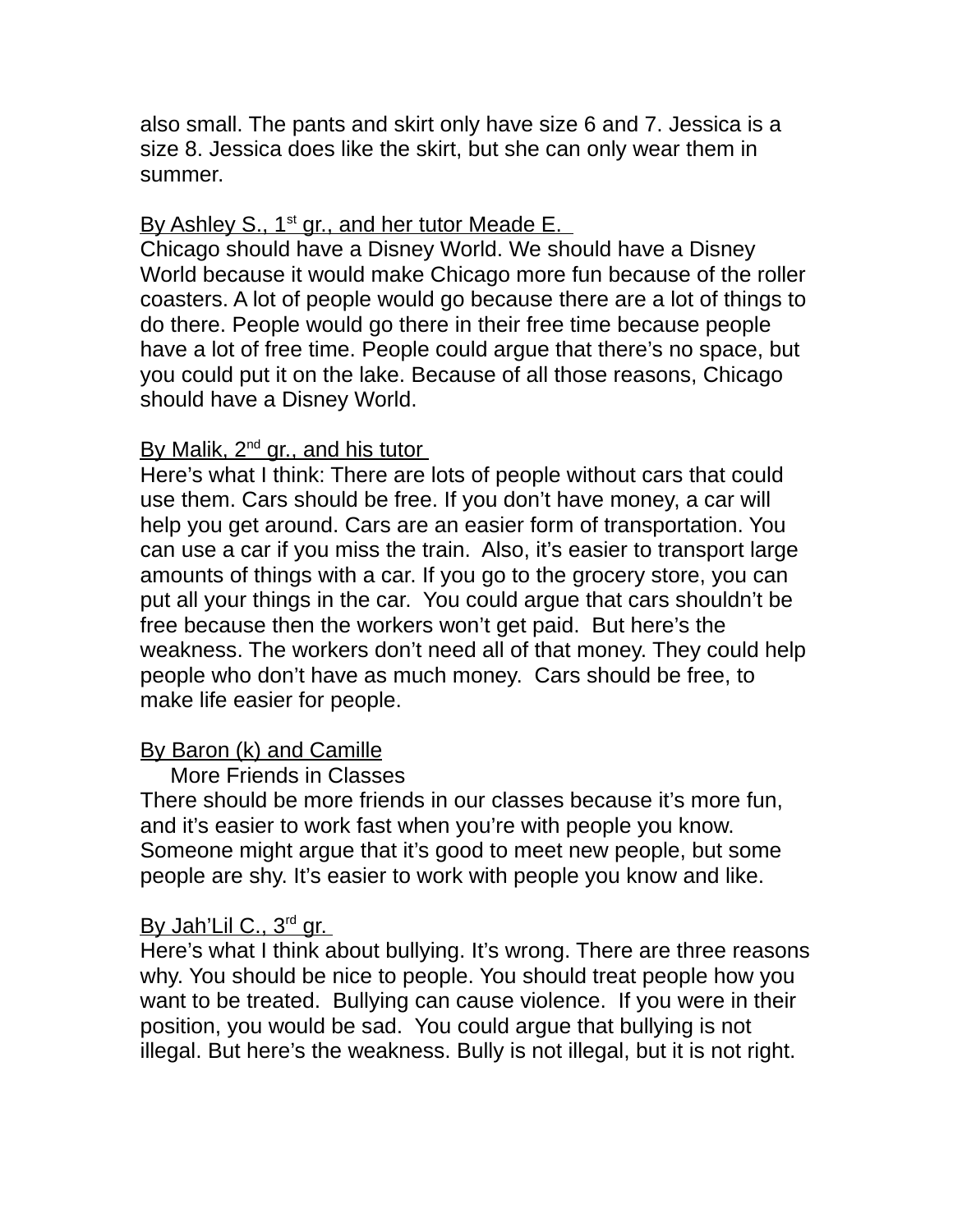# By Jeffrey V., 5<sup>th</sup> gr., and his tutor

Students should have their phones in class. It helps students become less stressed. They become less stressed when they take their mind off of the task. Phones can also be a useful tool. Students can search up cool facts that can help with school work. They will spend more time with friends. This makes them happy. Some may say phones are distracting, but students use them to better understand the topics.

# <u>By Lanyia R., 7<sup>th</sup> gr.</u>

In my school, I believe that graffiti should not be in school bathrooms because it doesn't set a good example. Here are my reasons and evidence. First, my school needs to look appropriate, and graffiti makes the school look bad. Second, they need to do a few touch-ups to the school because it doesn't look right or appropriate. Thirdly, students need to have a good idea so others won't look at it, since it's bad for them. My real argument is that my school can get a few people to help us clean it up, but I really think a few people out of the group will not help us clean it up. In total, I believe that graffiti is not good for schools for people to look at outside, because I believe it makes schools and cities look bad.

# By Itzel V., 6<sup>th</sup> gr., and her tutor

There should be better food in school. It doesn't taste good because the food is only frozen food. They only warm up the food. The second reason is kids would eat more food, and then kids would not be that hungry. The last reason is it's a waste of food, because if it tastes bad, they are not going to eat it. They are going to throw it away. You could argue that better tasting food is too expensive. But here's the weakness. Schools don't have that much money to buy expensive food that is good. They should buy better food.

# <u>By Tyra R., 4<sup>th</sup> gr.</u>

I think people should clean up their dog's poop. When they step in it, they are going to get mad because it's right in their face. It smells bad because it's nasty. I feel mad that I step in it. They should pick up after their dogs. You could argue that people would think it's good for the earth, but here's the weakness: It's bad for people to step in it. Finally, dog owners should pick up their dog's poop.

# By Bianca V., kindergarten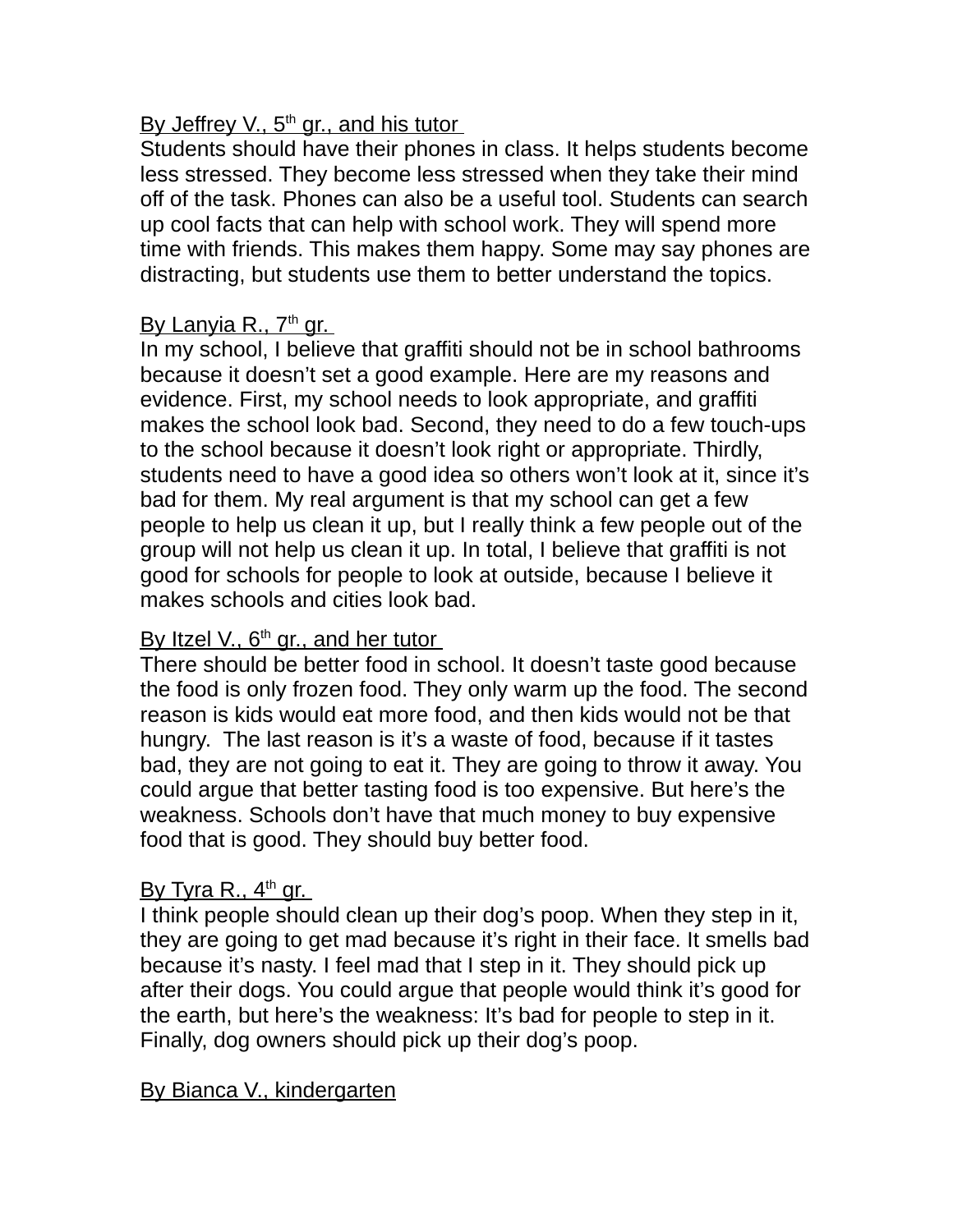I think there should be no more fighting. Fighting makes people sad. Sometimes people you know can get hurt. Also, fighting can lead to death. There are lots of stories on the news. In addition, fighting makes people angry. It makes people do bad things.

 You could argue that fighting gets out tension between people. But here is the weakness. People can get hurt and it would affect them into future. Fighting is bad and people should know that.

# <u>By Jordynn J., 3¤d gr. </u>

Here's what I think. There should be less trash in my neighborhood. It's unsafe. There is lots of stuff that people can step on. Also, it makes the neighborhood dirty. Trash makes it smell bad and the neighborhood is too dirty. Trash is unhealthy for animals. It can pollute the ocean and animals can get hurt. Some people say that trash does not affect the neighborhood. Trash actually does affect the neighborhood, the people, animals, and nature.

# By Donovan, 2<sup>nd</sup> gr., and his tutor

Students should have indoor recess every day. It's too cold outside, and you can get sick, especially when there's snow. There are many group games we can play inside, with balls, with a goga ball, with friends. There's nothing to do outside. There's no playground. We just run around. You could argue that the cold doesn't matter, and it's fun outside. But you could get sick outside. It's too cold to have recess outside, and it's less fun.

# By Alejandro S., 8<sup>th</sup> gr.

Schools should allow students to keep their phones. When kids finish all their work, they should be able to use their phones. They could use them to study more or not talk as much. When they are done on a test and waiting for others to finish, they have to read a book or do more work, after they just finished a test. If they go on field trips and lose their groups, they could call someone and tell them where they are.

Counter arguments: You could argue that students could pull their phones while the teachers are talking or cheat on the test they have. But students should be able to keep their phones.

<u>By Monish A., 5<sup>th</sup> gr. </u>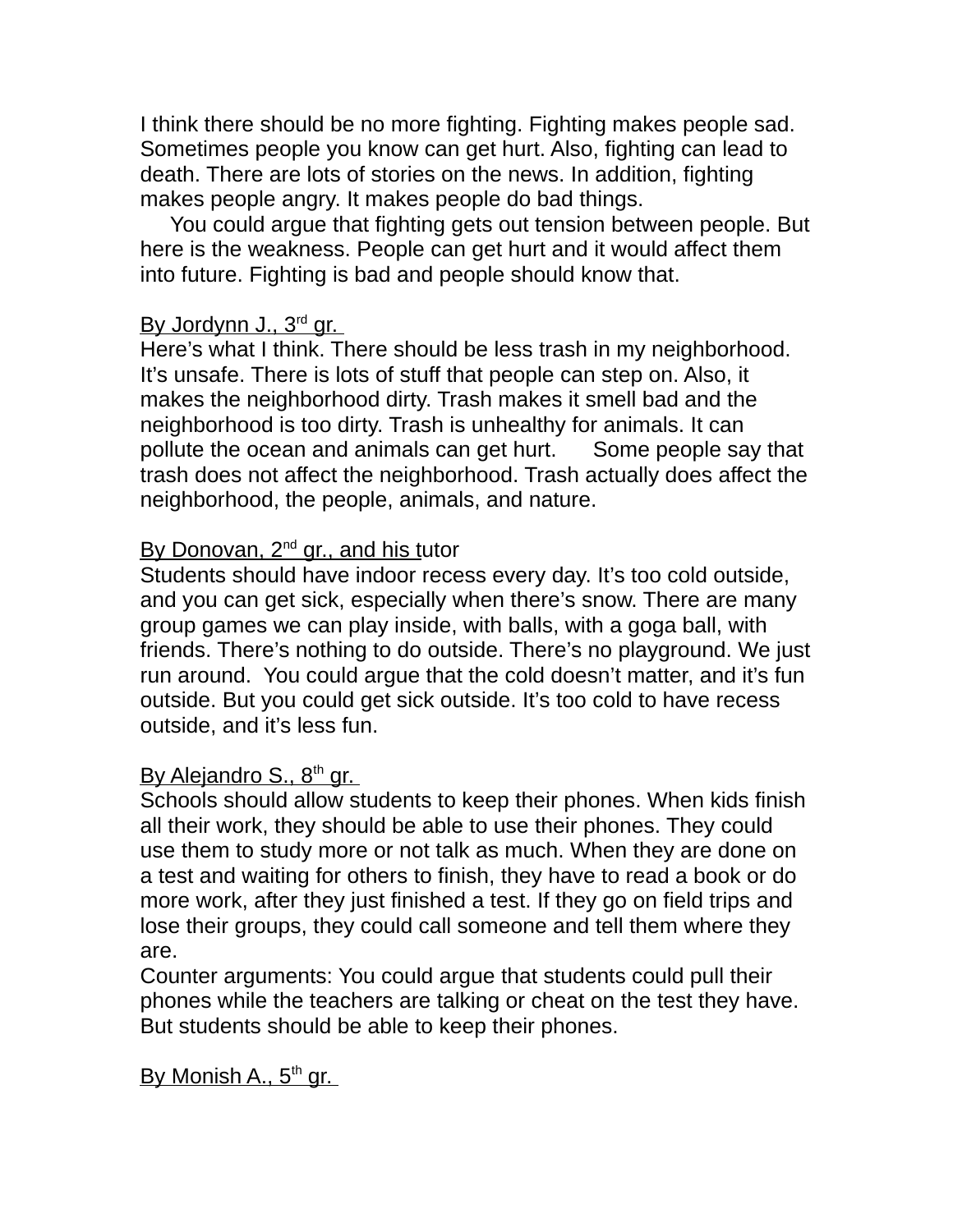Students should not have phones in school. Here are my reasons: Students will not learn, because they might use their phone to cheat, etc. Students will trick their teachers into letting them use their phones. If one kid has a phone, other kids want to use the phone or hold it. When they do, they might drop the phone and it might break. You could argue that phones can be used to call parents or if anything goes on, etc. But the problem with that is, kids may be a little sneaky in school and use their phone when their teacher is not looking.

 The overall reason phones should not be used in school is that phones will attract attention, and something bad may happen to the phone.

#### By Reaisha, 5<sup>th</sup> gr., and her tutors

We should have cell phones so we can contact our parents if there is an emergency. If there was a fire or lock down, how would we alert our parents? We should be able to contact them to tell them to pick us up and to know we are safe.

 Secondly, you can research new things on your phone. We can use our phone to listen to music and do research on our iPads.

 Finally, we can use our phone for fun! You can use it at recess or for free time. We can do fun videos to represent the school. Also, we can dance, and I like to dance.

 You could argue that the iPad screen is big, so your eyes won't hurt. But here's the weakness. You can zoom in!

We really should have phones.

#### By Lexy V., 10<sup>th</sup> gr.

There has been too much dog poop around Chicago Public Schools. I believe that the Chicago Park District should take care of it.

 There has been too much excrement around the park. This also attracts many flies and rats. It may also ruin people's shoes when they are not looking around where they are going. I suggest a fine of \$500 for all dog owners who don't clean up after their pets. I would say there should be a separate dog park and a park for people.

 My final thought is why don't people like to pick up their dogs' poop? Are they lazy, or maybe they just don't see, or what? My other question is: why can't you be responsible for your dog while he's pooping in another neighbor's front yard!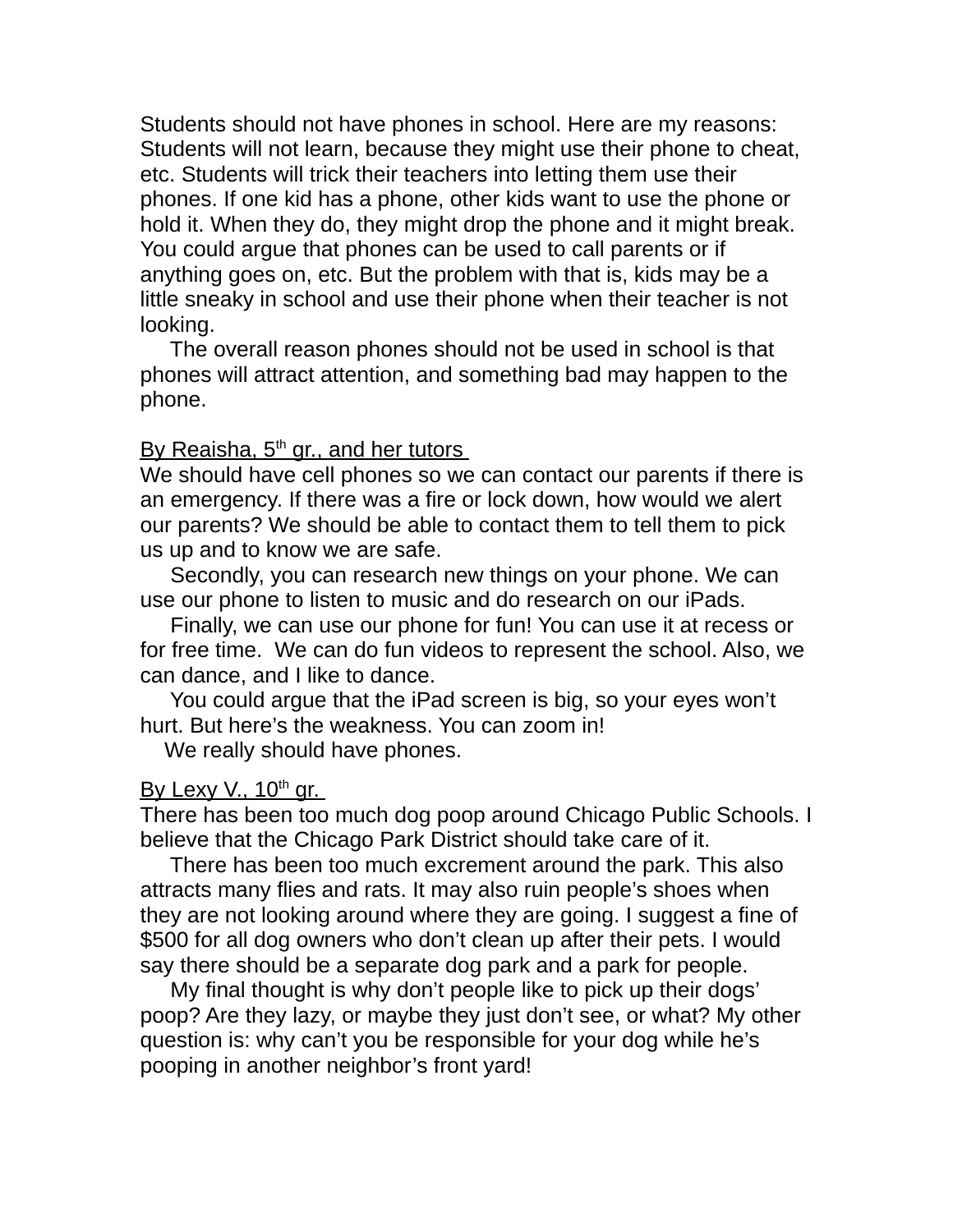## By Gregorio F., 7<sup>th</sup> gr.,

I hate society. One of my reasons is we are what is wrong with the earth. The only reason pollution exists is because humanity does. Another reason is that we tend to cause wars and we bomb each other. People tend to blame North Korea for all the bombs, when the U.S. has more than they do. We also try to put things we have to do to the side, or complain about what other people do, when they do it as well. Society is made up of hypocrites and procrastinators. Humans complain and set things aside so much they don't even realize it. You could argue that we also make the world better for others. But here's the weakness: it only makes it better for humans. In short, society sucks.

## By Carlos C., 2<sup>nd</sup> gr., and his tutor

Schools need more recess. One reason is because play is fun. My evidence is that there are so many games to play. Another reason is that school can be boring. School is boring because we just sit in chairs. When you play, it's good for you. You can run, and running is exercise. You could argue that learning is better than playing. But playing/running is also really good for you. More recess would mean more playing, which is good for you.

# By Sarahi R., 5<sup>th</sup> gr. \_\_\_\_

#### CHICAGO

Chicago has some bad things. Here are some reasons why. In streets, parks, trains/train stops, and other places in Chicago it can be dangerous because there could be violence and fights that could hurt people. In Chicago there is trash on the ground because people throw trash in places there they aren't supposed to. In Chicago there are many cars, trucks, and buildings. When they release gases, those gases affect trees and damage them. When the trees get damaged, they can't release oxygen that is needed for people to breathe.

 You could argue that we plant trees, we recycle, and we have policemen. But here's one of the weaknesses: Gases harm trees by giving them bad air. If there are too many cars, the trees can't release enough good oxygen. In conclusion, I think people should work harder to make Chicago a better city.

# By Tanish A., Pre-K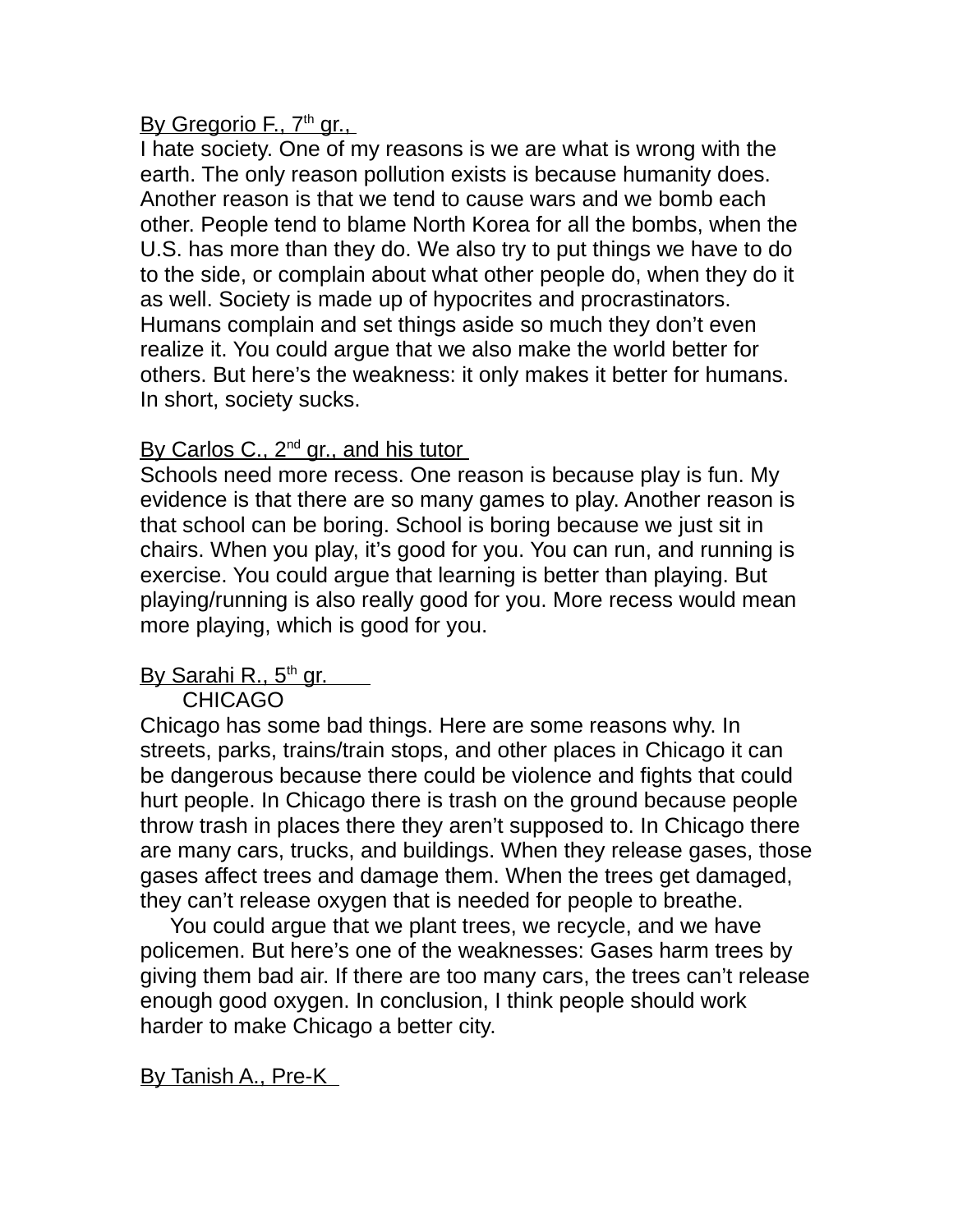We should get iPads for school because fun games help us learn. My first reason is we can play games at home and night. My second reason is because fun games give us happiness. My last reason is it is on-line learning and less to carry

# By Gabriel O., 4<sup>th</sup> gr.

Here's what I think. School should be fun! Here are my reasons: First, that students can have fun so they can take out their energy so they can focus on their work. When teachers just talk and don't let them talk, the students lose focus and start to play and talk.

 Second, students need to burn off their energy. Energy makes students get distracted from their work.

 Third, the students get bored when the teachers talk a lot about math, reading, writing, science, and social studies.

 You could argue that school is already fun. I disagree because teachers do not give fun activities to do when we are learning.

 School is not fun right now. But if teachers make activities more fun, kids will like to learn.

# By David C., 3<sup>rd</sup> gr.

Students should have the freedom to wear anything they want. Uniforms are expensive. Uniforms are not comfortable. People should do what they want. You could argue that uniforms represent the school. Furthermore, not everybody has the same amount of money. But here's the weakness. Not every school wants uniforms. This is why I say students should be wearing what they want!

# By Emily P., 1<sup>st</sup> gr.

There are many dangers. First, I think some people should not be robbing people, because their family gave them the things. Second, it's not safe to smoke, because the lighter can burn the house. Third, there should be no guns, because they kill people. You could argue that people should take care of themselves. But here's the weakness. Someone might die. Guns are very dangerous and should never be used.

<u>By Layla S., 4<sup>th</sup> gr.</u>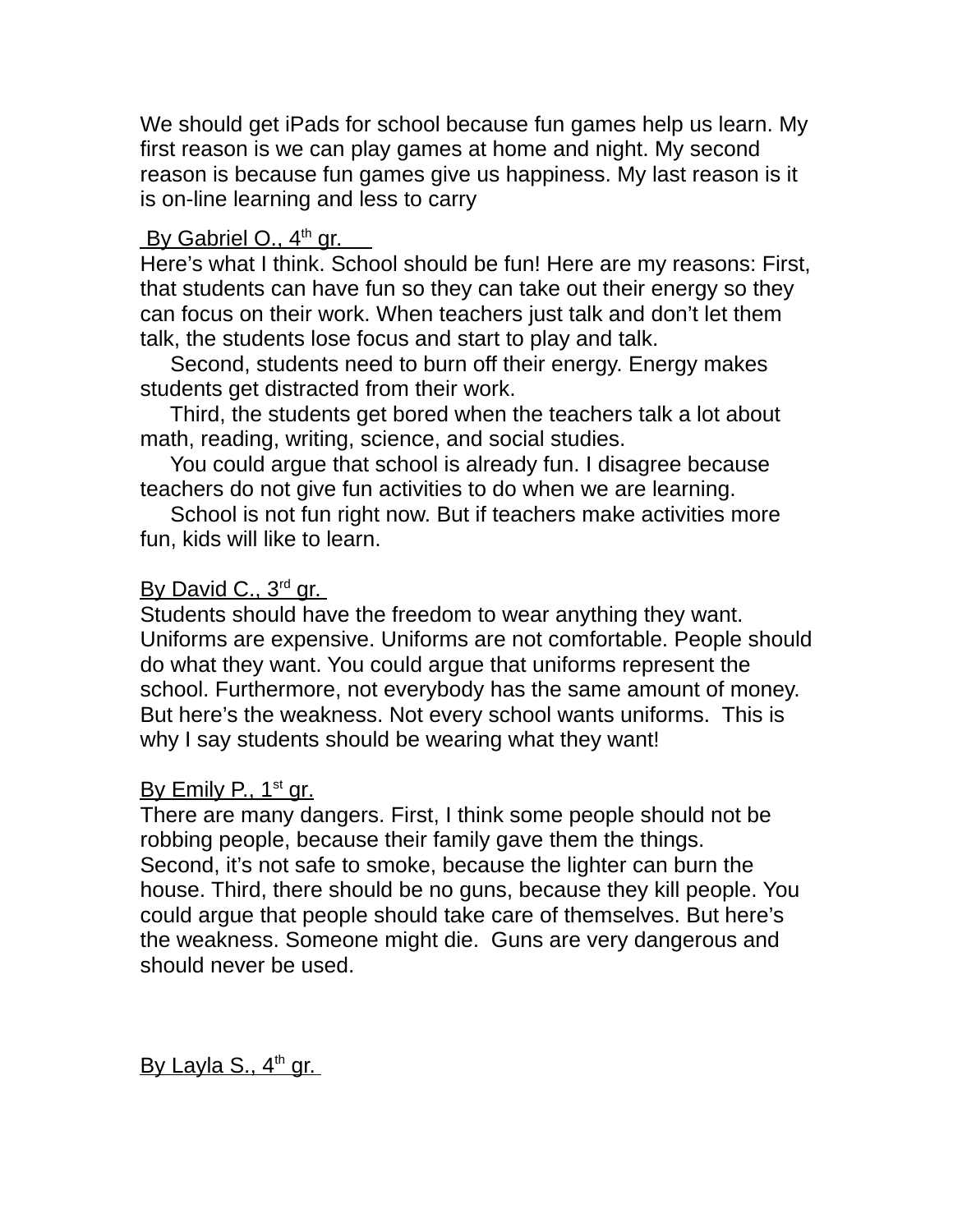I think people should be allowed to have pit-bulls. Some people say pit-bulls are dangerous. Some people think pit-pulls are dangerous because they're entered into dog fighting. But the dogs aren't naturally aggressive. They are taught to be mean. Pit-bulls protect you. They're great company, they're fun to play with, and they help you get exercise. Pit-bulls are loving, and they care about you. Pitbulls should be allowed.

#### By Raul V., 3<sup>rd</sup> gr.

Here's what I think: No homework! It creates stress. It takes too much time. It takes time from relaxing. You could argue that it's good practice. Also, it creates good habits. But here's the weakness: You can still practice in school. We all hate homework. Homework should be illegal!

By Priscilla H.,  $7<sup>th</sup>$  gr. Students have to listen to the teachers, and some teachers expect us to do everything the way they told us to. Some teachers think that everyone learns the same and at the same pace.

 In a school that I went to, one of the teachers gives the class one way to do an assignment and won't let us use our creativity. In schools, some teachers expect us to understand what they're saying, and they don't have/want to spell it out. They don't think that they have to give it to students in a different way.

 Some teachers just "love" some students; they are always verbally "bullying" them. When a teacher calls on you and you don't know the answer, the teacher might say something mean. This happens to students all the time.

 A lot of teachers don't get the idea that everyone's different. Some teachers like to make students feel guilty for asking questions, but then tell us to ask questions. Well, which one is it? Ask questions, or stay quiet?

 You could argue that there's only one teacher and a lot of students, and they don't have time to meet everyone's needs. While that is true, some (SOME) teachers don't even try to get to know and understand their students.

 Any teachers, if you read this, try to get to know your kids, and don't say anything mean to a kid. You don't know what's going on in their shoes. You tell us students, "If you don't have anything nice to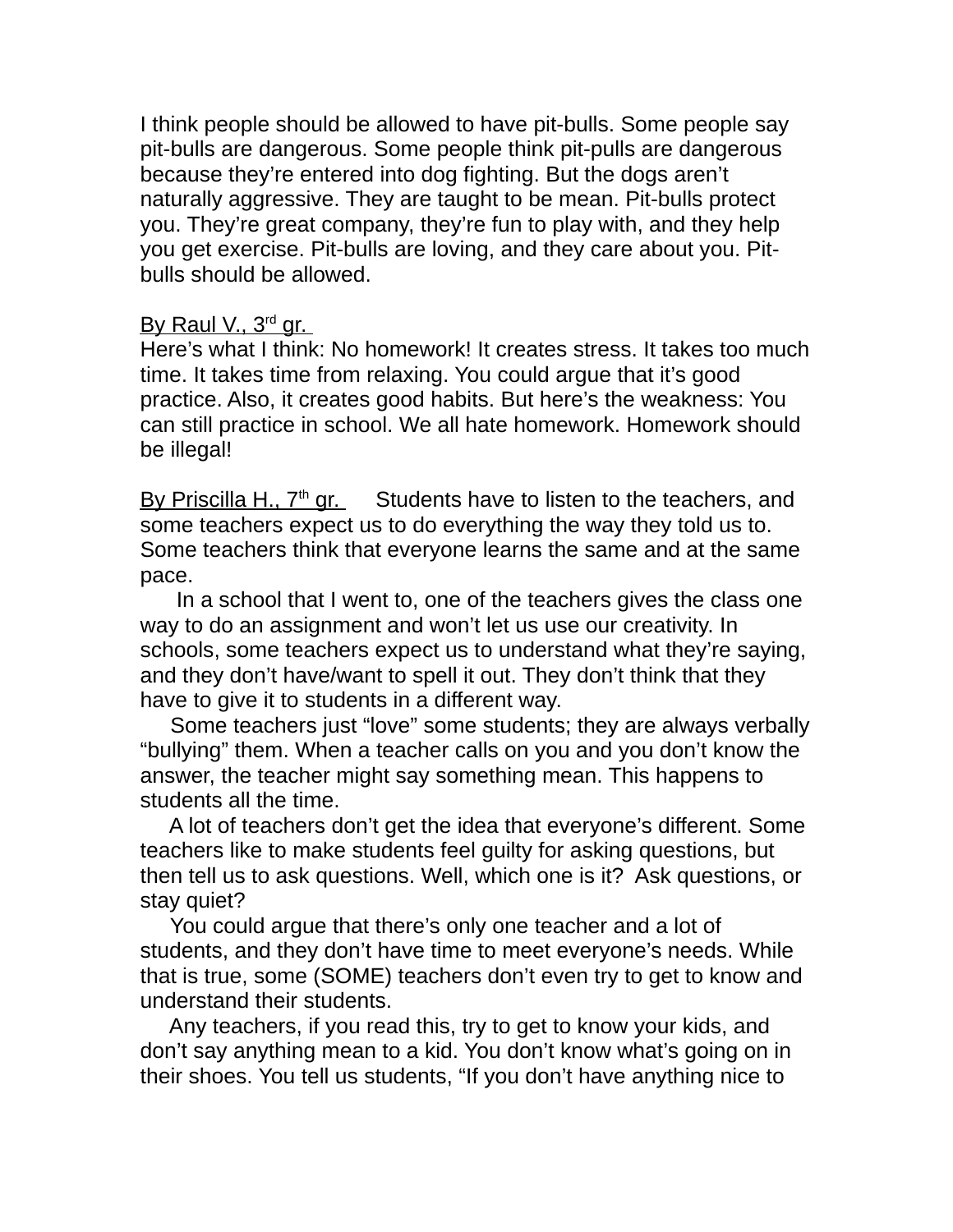say, don't say anything at all." Can you (teachers) stick to your words?

#### By Yusuf S., 11 yrs. old

Here's what I think. Online school is a great way to learn. There is no bullying nor teasing or hitting. Bullying can cause problems mentally. Also, you can work as much as you want and finish whenever. This can make you finish faster. You can go back in the lessons and review. This can help you in tests. You could argue that in online learning you are not very social. Also, when things are all online, nothing is hard work except writing. But the weakness is that you have an online virtual class and students. To conclude, online school is a great way to be educated safely.

## <u>By Hassan D., 4<sup>th</sup> gr. </u>

I would like a driver's license, and a car, and a phone. I would like a car so I can get around the city. People get around using cars. When I grow up I want to be a doctor. Other people are doctors, and they help people. When I grow up, I want to get a phone. I would like a phone to look at it to see if it is an emergency and talk to people. You can argue that somebody could steal my car or my phone. Also, I can crash having a phone in a car. But I would like a car and phone to help people.

#### <u>By Marwan D., 7<sup>th</sup> gr. </u>

Have you ever wanted to play a game at recess but you didn't have time? I want a longer recess because I have more time to play soccer with my friends. Another reason why I want a longer recess is because it gets me in a better mood. I have more time to play football and more time to paly with my friend. One might think learning is important and we need to be more focused, but the weakness to that claim is that we can't learn if we can't focus. Our recess helps us focus.

#### <u>By Mustaq D., 5<sup>th</sup> gr. </u>

Schools should use textbooks vs. iPads. My first idea, iPads can be a lot of distraction to other students. There are games on iPads which can prevent students from focusing. My second reason, there are many ways you can cheat off an iPad. You could easily look up the answers online. My third reason, staring at an iPad screen is not good or healthy for kids. Your eyes will hurt very bad if you're looking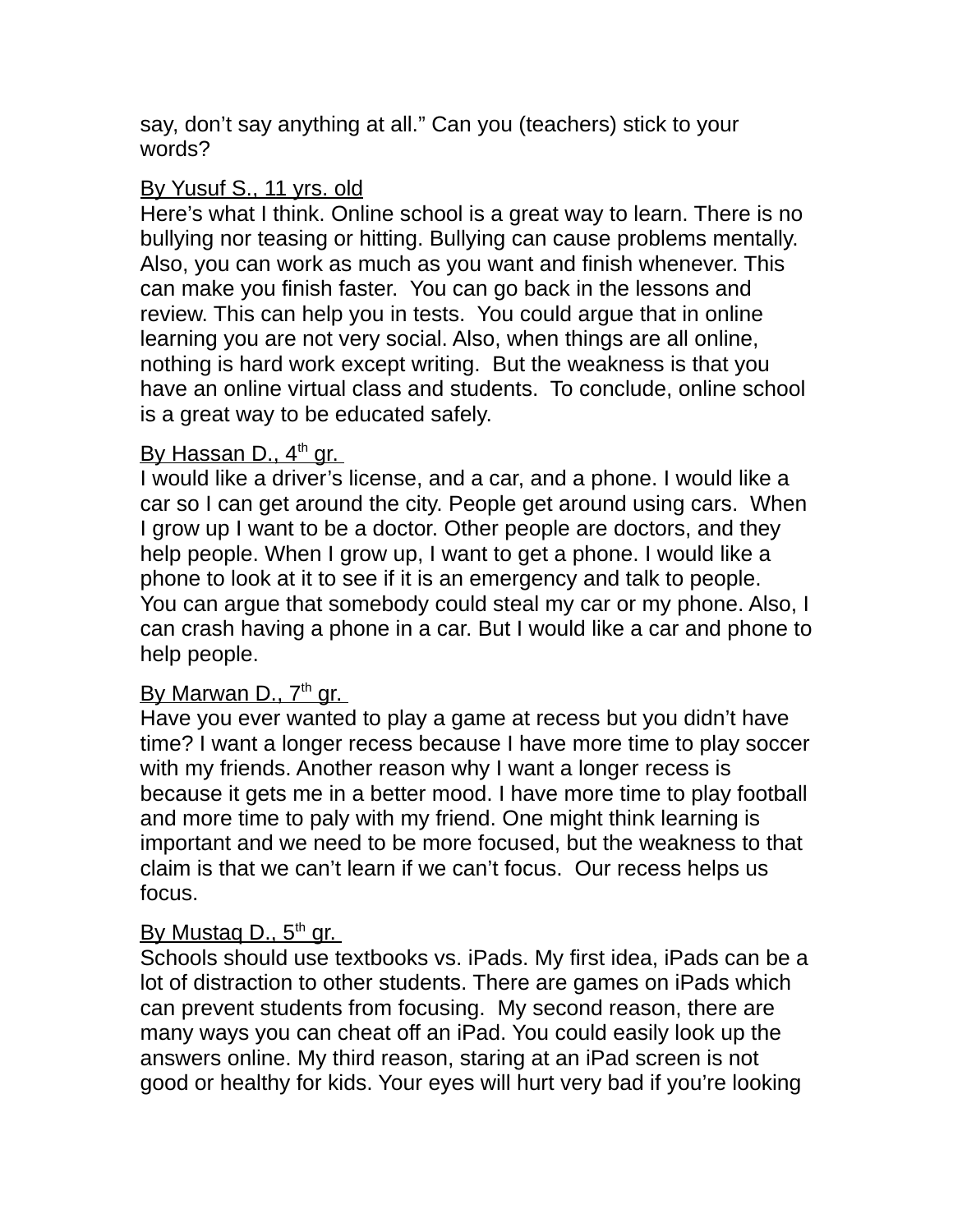at an iPad all day. You could argue that iPads are new technology, so it will be helpful to learn with them but here's the weakness: There are so many bad effects that come out of it. Overall, textbooks are better tools for learning than iPads.

#### By Varun B., kindergarten

Schools need more recess time because kids who are late don't get recess. Kids can also let out their energy and can learn better. Another reason that schools need longer recess is because kids are happier at recess. Recess needs to be longer because we lose lots of time when we're late. When kids have lots of energy and don't have recess, they can't focus and learn, because they get it out during recess. Kids are happier during recess, so they should make it longer. You could argue that it gets cold outside, but there is indoor recess! That is why there should be longer recess.

# By Himaneesh D., Pre-K, and his tutor

There should be more garbage trucks to clean up the neighborhood. There is a lot of litter on the ground. Sometimes, trash trucks come and accidently pour out the garbage in the can. Other vehicles can get stuck in the garbage. Sticky plastics get stuck on cars, bikes, and all kinds of vehicles. Sometimes bad guys even throw garbage into the road to stop police. Police cars catching the bad guy won't get stuck if there were more garbage trucks picking up the trash. You could argue that garbage trucks will cause more traffic and more delay. But really, the garbage trucks would clean up the garbage, with help from construction vehicles, to make the roads cleaner and faster. In conclusion, everyone in the community would benefit from more garbage trucks.

# By Malachi H., 3<sup>rd</sup> gr., and his tutor

Students should be paid for good grades because if they get paid, students will work harder. Kids will work harder if they get paid. With that money they can buy what they want. You could argue that kids don't need money, but people will be poor if they have no money. Students should be paid for good grades because then students will work hard to get rewarded.

By Michelle F., 4<sup>th</sup> gr.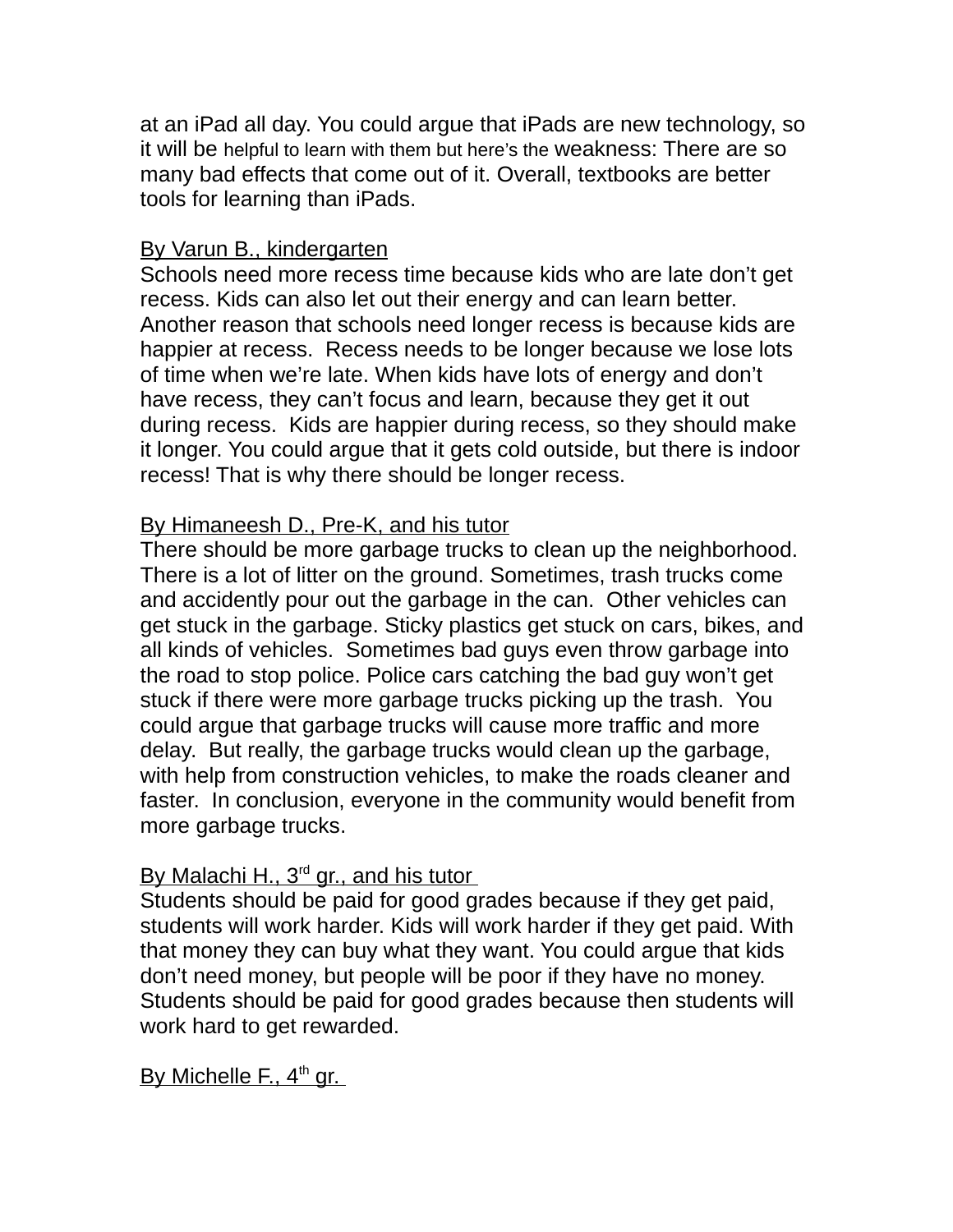I think guns should not be allowed. My first reason is that people are using guns to kill people that are innocent. For example, police kill innocent kids. My second reason is that people are shooting up schools. For example, there was a school shooting in Florida. My third reason is they could shoot policemen. For example, police are dying because criminals are killing them. You could argue that people want to protect themselves with guns, but here's the weakness. If the gun is in the home, kids can get it and shoot others or themselves. Guns can be good, but overall, they are really bad for everyone.

## By Marilu G., 4<sup>th</sup> gr.

I think students should wear uniforms in school. The first reason is that it's not offensive clothing. If someone had religious beliefs and someone wears something that was offensive, the person might be hurt. Also uniforms show school pride and unity. Someone can feel like part of a community. Uniforms are less distracting. It takes less time to think about what you are wearing. Instead of spending 15 minutes deciding what you are wearing, you can work on math.

 You could argue that students should not wear uniforms to school, that instead we can wear regular clothing to school. But here's the weakness: then we are not united. Students should wear uniforms at school.

#### By Marco O., 7<sup>th</sup> gr.

There are too many potholes on Chicago streets, and they need to be paved. My reason for that is I always see and hear when a car hits a pothole. My parents always hit potholes, and it makes me jump off the seat. Some cars get damaged from hitting potholes because they hit one, and the next day the tire is flat. Some people will think that the roads don't need to be paved because their street roads are fine, but some people's are not. This is what I think should be done with potholes. They need to be paved.

#### By Jason R., 3<sup>rd</sup> gr.

Here's what I think Students should not have homework. It's hard, because then I can't find the answers. It's too much to do, because we have to do it every four days. We do almost the same homework every day. You could argue that it helps you memorize. But here's the weakness. I have to memorize every 7 hours. Homework should be illegal!!!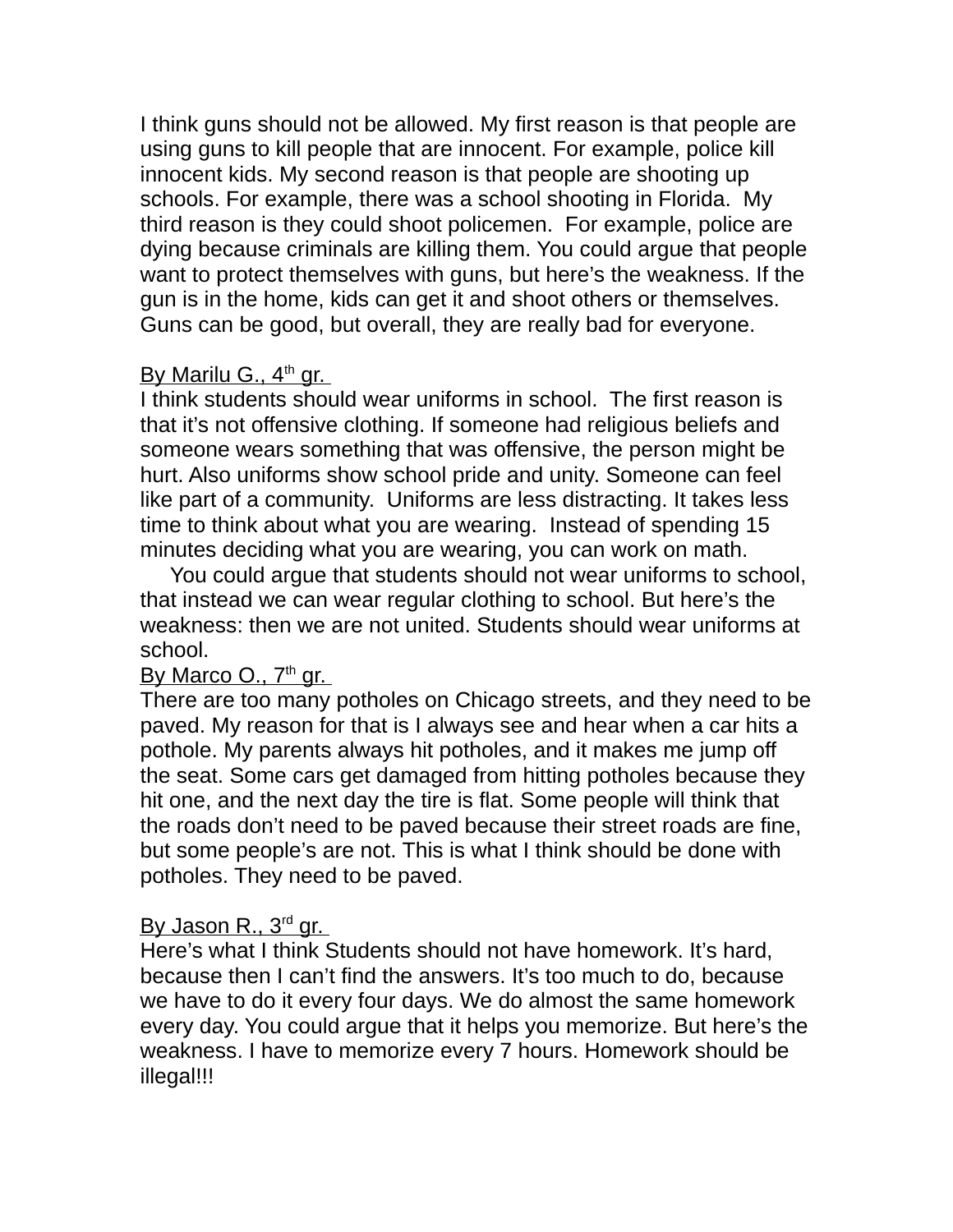## By Norma A., 5<sup>th</sup> gr.

I think that Chicagoans should be more respectful and clean up for themselves. Here are my reasons why. The sidewalks are very dirty because there are wrappers on the sidewalks. Also, the lake is polluted because there are dirty wrappers and trash in the water. My last reason is because people are destroying nature because people are drawing on the rocks by the lake. You could argue that some people pick up for themselves. But here's the weakness. A lot of people actually don't pick up for themselves. In conclusion, people need to pick up their trash and respect the city.

## By Nely A., 4<sup>th</sup> gr.

I think if people are bullying you, you should use your words to make them stop.

 First, if you don't use words to make them stop, the bully will get worse. This is because the bully doesn't know what they are doing.

 Second, if you tell them to stop, they will understand their action. This is because they might not understand your feelings.

 Third, when they don't stop bulling, they will bully more. This is because they think bullying is OK.

 You can argue that fighting is better in making them stop. But if I fight back, the people will think I'm a bully.

In conclusion, you should make a bully stop with words.

# <u>By Dayveana A. B., 6th gr.</u>

Here's what I think about bullies. I think bullying is wrong and they shouldn't do that at all. Here are my reasons. Bullying can make people feel bad about themselves. Here's my evidence. Bullying is bad because it can make people hurt themselves. Another reason is because people can be scared of themselves. Here's my evidence. Bullies can make people feel scared and not go to school. My final reason is that bullies can make people feel embarrassed. Here's my reason. They can make people feel nervous. I think bullying shouldn't happen at all. You could argue that bullies are dangerous people and can hurt you. But <sup>9</sup>

here's the weakness. Bullies are just doing this because maybe it happened to them when they were younger, and they decided to do it back to other people. But this is my honest opinion on bullies: I don't like them because they make people feel bad.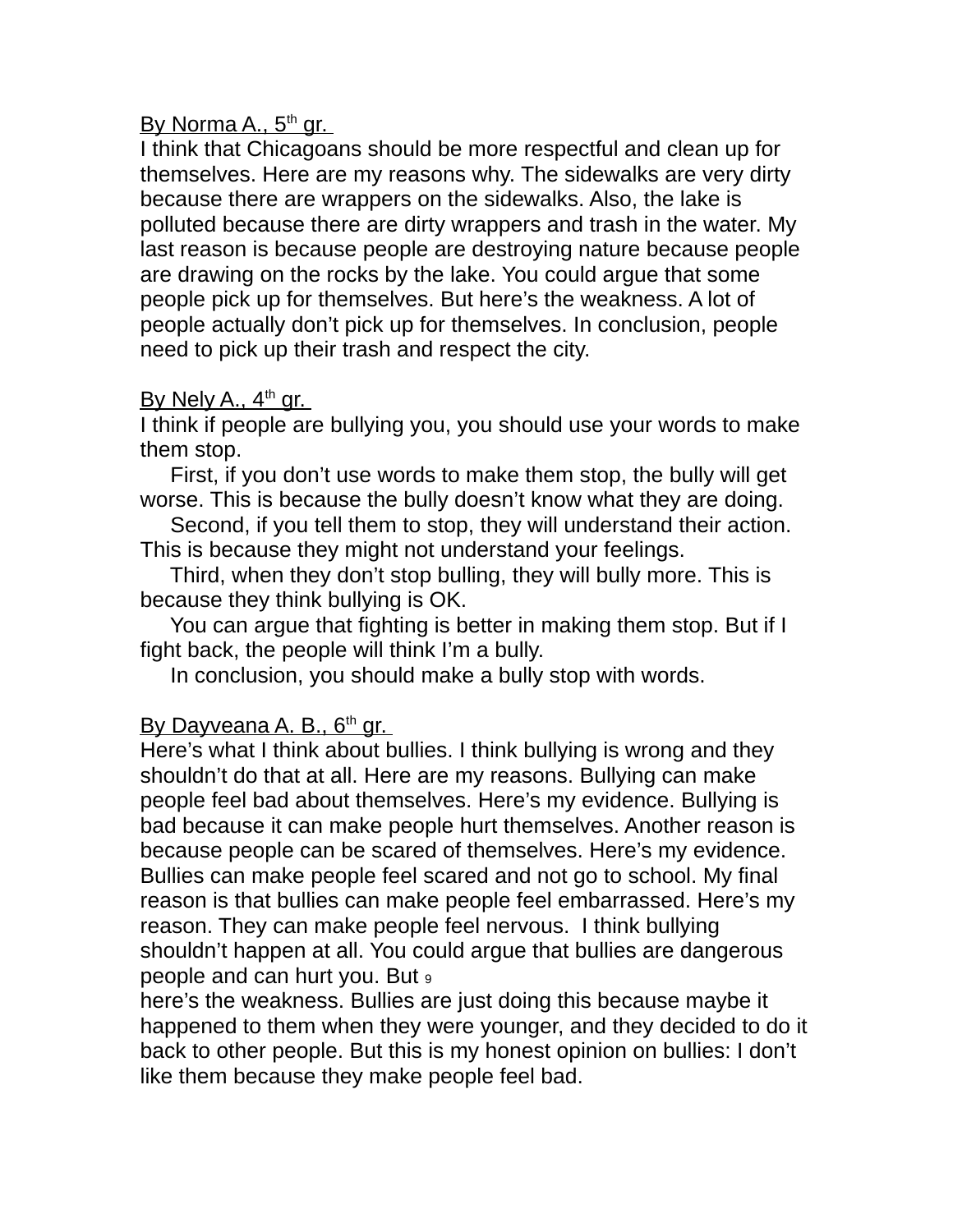By Emanuelle O., 8<sup>th</sup> gr.

I think students should be allowed to bring and use their phone in school. Many schools usually don't allow students to use or even bring their phone to school. From experience, my principal decided to not allow any students to use their phones in school or outside of the school.

 Here are my reasons I think students should be allowed to bring and use their phones in school. One of my reasons why students should use their phones is that students could call for help in case of emergency. Many schools could have intruders breaking into their schools who could hurt students and teachers. That's why, if students have their phone in hand, they could easily call the police if they see someone suspicious. Some people can argue that the teacher could simply use their own phone or have a lockdown but if a student is in the bathroom during a lockdown, they can call for help or call someone for help.

 Another reason why students should have their phones is that students could check in with their parents to tell them they're safe. For example, some students ride the bus alone to get home, and if they were robbed or attacked they could simply run away and call their parents and the police. They can use their phone to check in with their parents while on a bus.

 My last reason why students should have their phones in school is that students could use them in lunch/recess. They could use them in lunch instead of class. Also, students who aren't that social could get more social and have more friends.

 There are flaws in my argument. You could say that students could get cyber-bullied during class or lunch. My counter argument is that students choose to be in social media. It's an option. No one is forcing them.

 In conclusion, students should be able to use their phones during school. They need the freedom.

#### By Phyllis R., 6<sup>th</sup> gr.

I think the cafeteria should have better lunch. I think this because the food isn't healthy or good. Kids don't like the food, and they throw it away, which wastes money.

 Also, students would get better grades with better lunches. If they go to class with an empty stomach, they won't focus. If they don't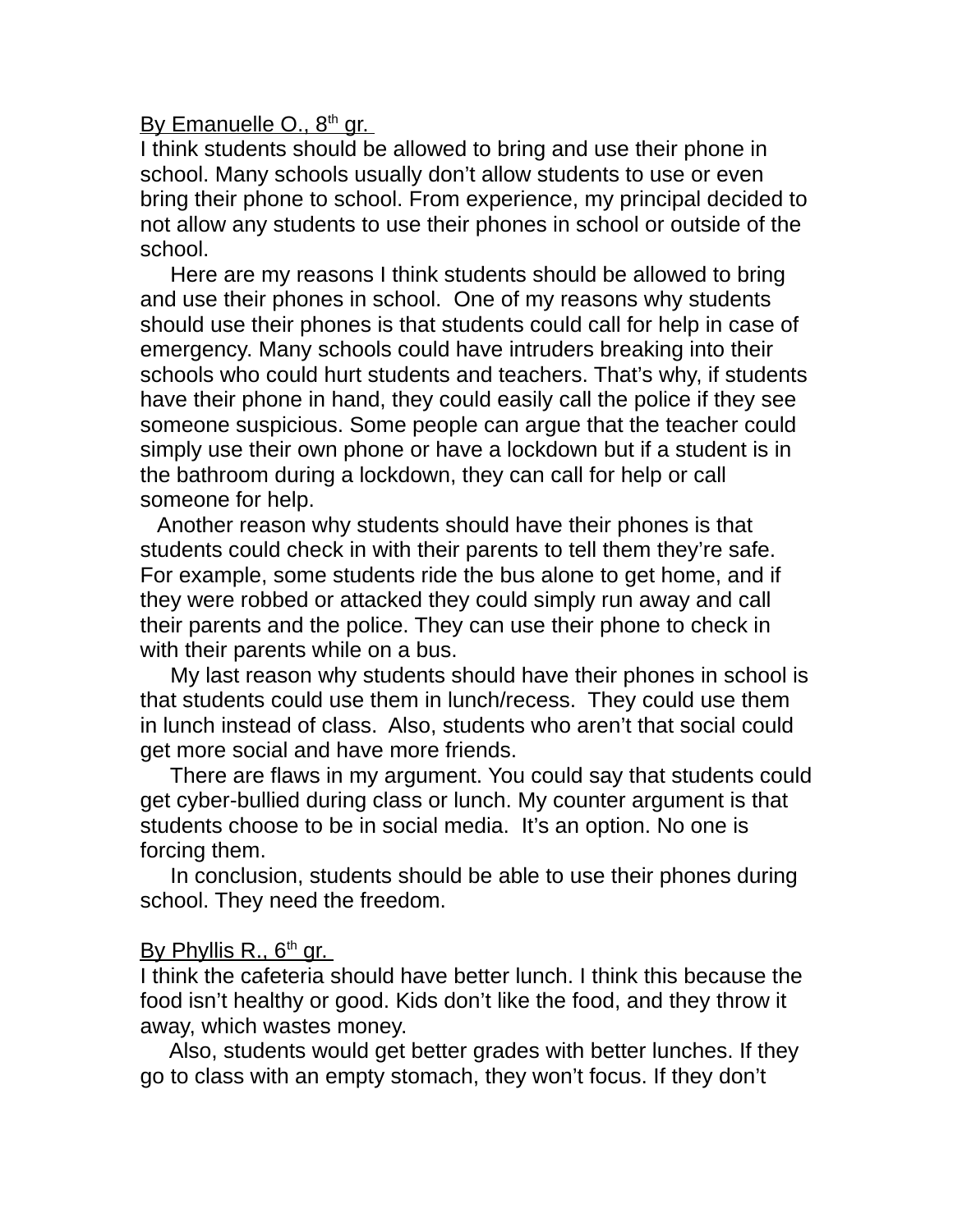focus, they don't learn. If they don't learn, they fail. If they fail, they won't get into a good high school or college.

 They would also get sick, which means they will be absent. They will miss out on all of their classes.

 People may think good lunches cost more money, but the benefit is worth it. The children won't pass with poor lunches. The evidence shows that our schools should get better food.

#### By Rodrigo A., 3<sup>rd</sup> gr.

There's a lot of crime in my neighborhood because people aren't following the law. People are shooting each other. Someone got shot on Argyle just this week. People are stealing stuff from other people. My dad's bike got stolen. People are stealing things from stores, like food, toys, and devices. You could argue that a policeman watches the neighborhood if there's a problem. But the weakness is that the police don't watch everything, so the criminals might get away. There's a lot of crime in my neighborhood.

#### By Zakiyya B.,  $2^{nd}$  gr., and her tutor

I think that people with mental conditions should be taken to rehabilitation centers instead of jail if they break the law.

 Some people can't control their actions. For example, Y----- has multiple personality disorder, so he can't control himself when he turns into Melvin.

 Sometimes people make mistakes. For example, 6ix9nine was caught selling drugs. He probably regrets his mistakes.

 We can lower the jail population. Jails in American are too full. If we put people into rehab, the jails won't be so full.

 You could argue that people with mental disabilities should not be treated differently from other criminals because they have committed the same crime. However, people with mental conditions don't have the same ability to control themselves.

 Because of all of this, people with mental conditions should go to rehab instead of jail.

#### By Leydi A., 6<sup>th</sup> gr.

There is a lot of shooting in Chicago. People get shot every month. There was a shooting on the South Side. People die from a lot of shootings, like every year. A couple years ago they shot a really young boy. People that are bad sometimes they end up dead. There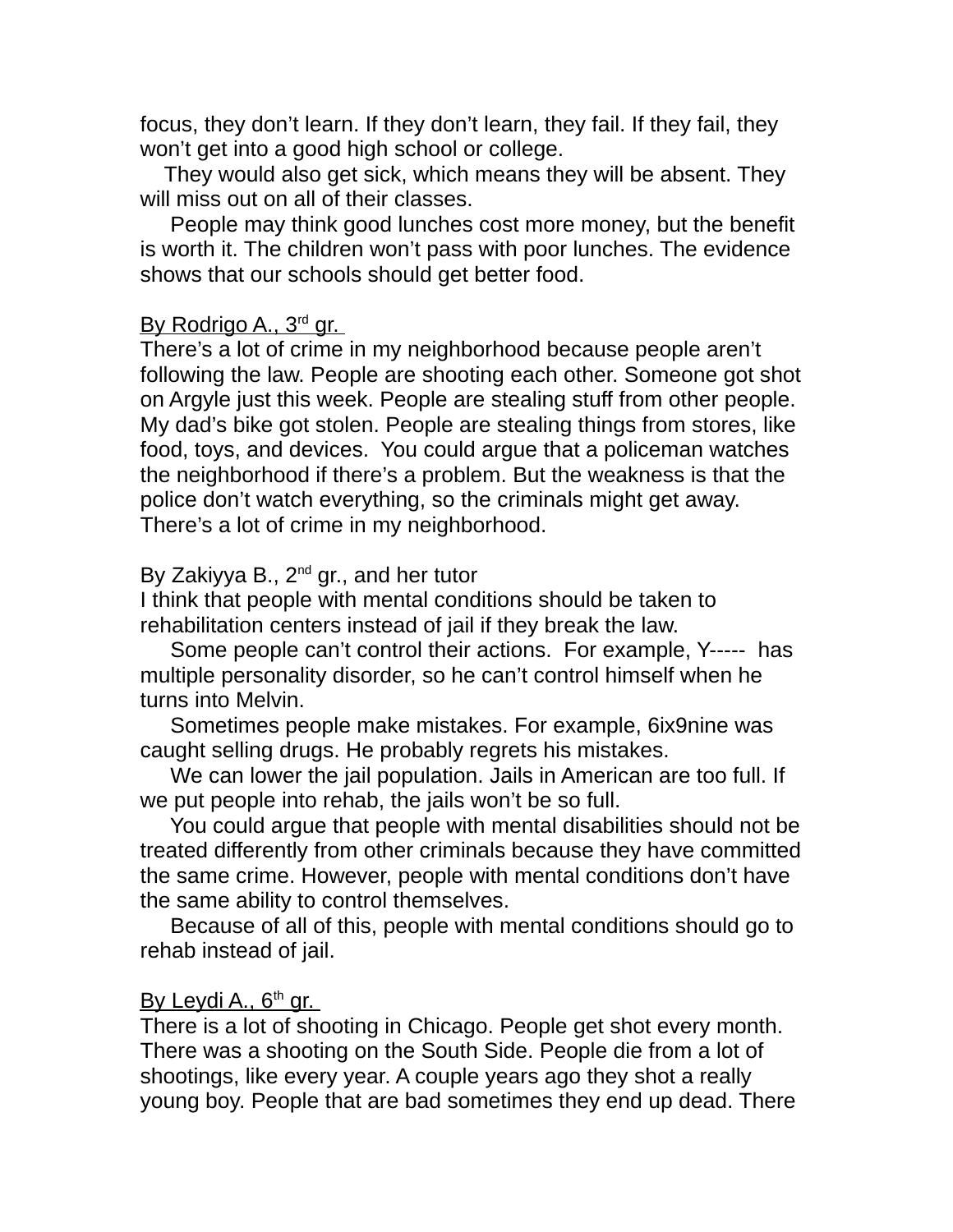was a shooting in my neighborhood and they killed a really bad guy. Some people think that shooting is necessary. But shooting is bad. It doesn't matter.

# By Yaritza, 5<sup>th</sup> gr. GARBAGE PROBLEM

 In my neighborhood there's a lot of garbage near trees, which can damage them. This shows everyone that there are people littering. This is evident because there are three bags of chips next to the tree, one bag of McDonald's in front, and five wrappers on the other side of the tree. Since there is garbage left out, this leads to pests, which can go into our homes, and now we have pests living under our garbage cans. Smokers also litter, and when they are done, they step on it and leave it.

 Some people would argue with me and say, "The neighborhood is doing the best it can to stop littering."

 Then I would say, "We can make a large bowl made of stone for cigarettes. We can get more garbage cans, and get pest control, poison, and traps. Next time, find a garbage can and don't be lazy!"

#### By Berenice,  $4<sup>th</sup>$  gr. ROAD SAFETY

People don't drive safely on the street. The police don't check on people that don't drive safely because the police don't have time. The people drive fast because they are in a hurry to go to work. People are distracted on the road -- sometimes people are on the phone. You could say that technology in the cars is getting better. It makes you safer. But technology can stop working. Safety needs to improve.

#### By Korah W., 5<sup>th</sup> gr.

Here's what I think, that you're supposed to suspend kids that have a lot of arguments. Suspension will keep fights from happening. If they're not there, how can a fight happen? It can prevent fights from happening because they're not beside each other. This keeps other kids safe, because nobody could get hit! You could argue that they should try to get along. But there's an opportunity that they can still get in fights. So there's the reason why kids can be suspended.

#### <u>By Maukeyla J., 7th gr.</u>

Here's what I think. People need to go around and pick up all trash.